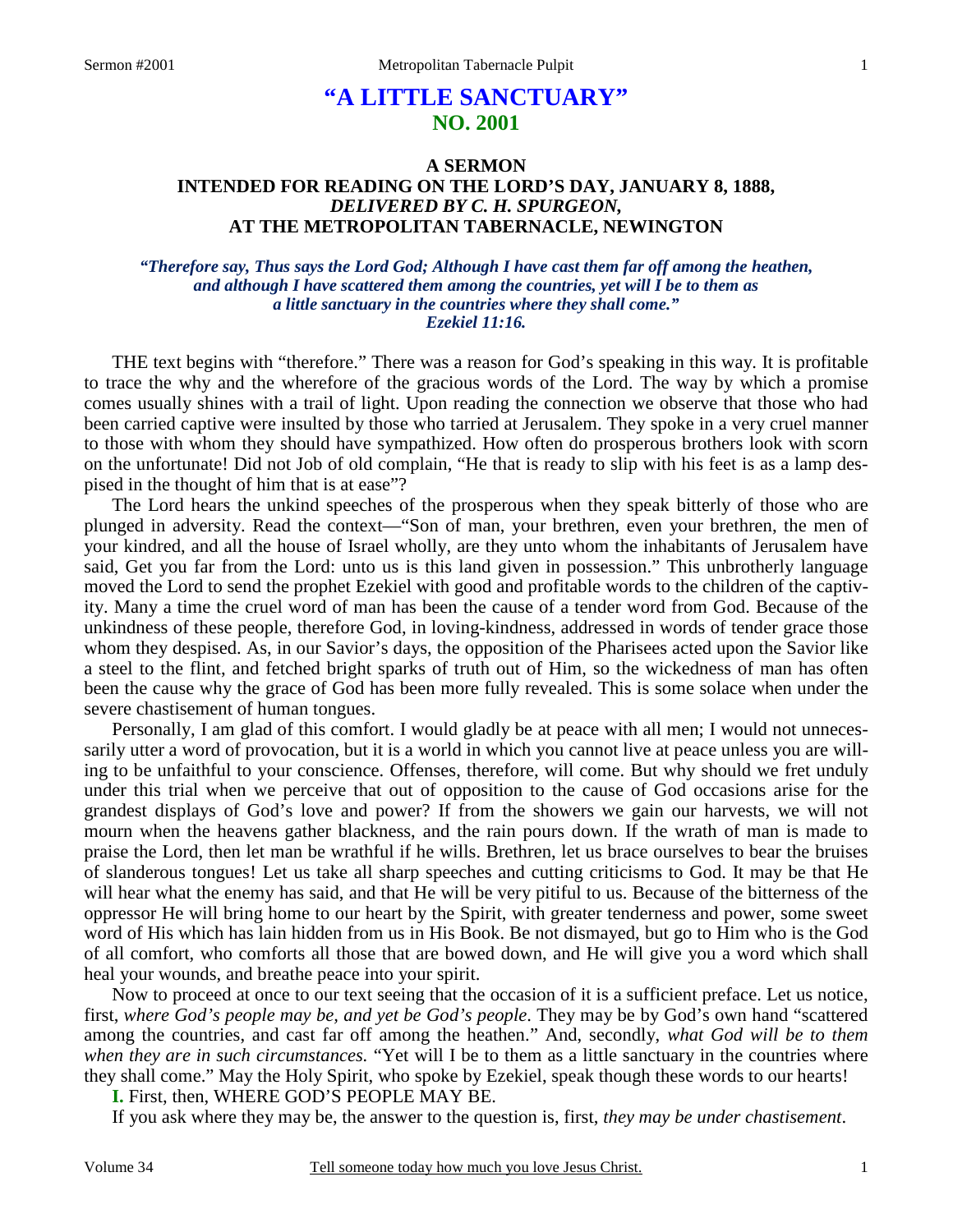If you will remember, in the Book of Deuteronomy, God threatened Israel that if they, as a nation, sinned against Him, they should be scattered among the nations, and cast far off among the heathen. Many a time they so sinned. I need not recapitulate the story of their continued transgressions and multiplied backslidings. The Lord was slow to fulfill His utmost threats, but put forth His utmost patience, till there was no more room for long-suffering. At last the threatened chastisement fell upon them, and fierce nations carried them away in bonds to the far-off lands of their dread. They were not utterly destroyed; their being scattered among the people showed that they still existed. Though they were a people scattered and peeled, yet they were a people, even as Israel is to this day. For all that tyrants and persecutors have ever done, yet the Jew is still extant among us, even as the bush burned with fire, but was not consumed. Israel is still to the front, and will be to the world's end. The Lord has not cast away His people, even though He has cast them far off among the heathen. He has scattered them among the countries, but they are not absorbed into those countries; they still remain a people separated unto the living God, in whom He will yet be glorified.

But, assuredly, the chosen seed came under chastisement. When, by the rivers of Babylon, they sat down and wept, yes, they wept when they remembered Zion, then were they under the Lord's heavy hand. The instructed among them knew that their being in exile was the fruit of the transgressions of their fathers, and the result of their own offenses against God. And yet, though they were under chastisement, God loved them, and had a choice word for them, which I will by and by endeavor to explain to you, for the Lord said, "Although I have cast them far off among the heathen, yet will I be to them as a little sanctuary." Beloved, you and I may lie under the rod of God, and we may smart sorely because of our iniquities, even as David did, and yet we may be the children of God towards whom He has thoughts of grace. Our moisture may be turned into the drought of summer, while day and night the Lord's hand is heavy upon us, we may be in sore temporal trouble, and may be compelled by an enlightened conscience to trace our sorrow to our own folly. We may be in great spiritual darkness, and may be compelled to confess that our own sins have procured this unto ourselves. And yet, for all that, the Lord may have sent the chastisement in love, and in nothing else but love, and He may intend by it, not our destruction, but the destruction of the flesh; not our rejection, but our refining, not our curse, but our cleansing. Let us take comfort, seeing that God has a word to say to His mourners and to His afflicted, and that word in the text is a "yet" which serves to show that there is a clear limit to His anger. He smites, but it is with an "although" and a "yet"; He scatters them to a distance, but He sends a promise after them, and says, "I will be to them as a little sanctuary." In the Lord's hand towards His chosen there may be a rod, but not a sword. It is a heavy rod, but it is not a rod of iron. It is a rod that bruises, but it is not a rod that batters to pieces. God tempers our afflictions, severe though they may seem to be, and though, apparently, He strikes us with the blows of a cruel one, yet there is a depth unutterable of infinite love in every stroke of His hand. His anger endures but for a night; He hastens to display His favor. Listen to His words of overflowing faithfulness, "For a small moment have I forsaken you, but with great mercies will I gather you. In a little wrath I hid My face from you for a moment; but with everlasting kindness will I have mercy on you, says the Lord your Redeemer." However, it is clear that God's own people may be under chastisement.

But, secondly, wherever they are, whether they are under chastisement or not, *they are where the Lord has put them.* Read the text carefully, "Although *I* have cast them far off among the heathen, and although *I* have scattered them among the countries." The Lord's hand was in their banishment and dispersion; Jehovah Himself inflicted the chastisement for sin. You say to me, "Why, it was Nebuchadnezzar who carried them away; the Babylonians and the Chaldeans took them captive." Yes, I know it was so, but the Lord regards these as instruments in His hand, and He says, "I have done it," just as Job, when the Chaldeans and the Sabeans had swept away his property, and his children had been destroyed through the agency of Satan, yet said, "The Lord gave, and the Lord has taken away." The Lord was as truly in the taking away as He was in the giving. It is well to look beyond all second causes and instrumentalities. Do not get angry with those who are the nearer agents, but look to the First Cause. Do not get fretting about the Chaldeans and Sabeans. Let them alone and Satan too. What have you to do with them? Your business is with God. See *His* hand, and bow before it. Say, "The Lord gave, and the Lord has taken away." Come to that, for then you will be able to say, "Blessed be the name of the Lord."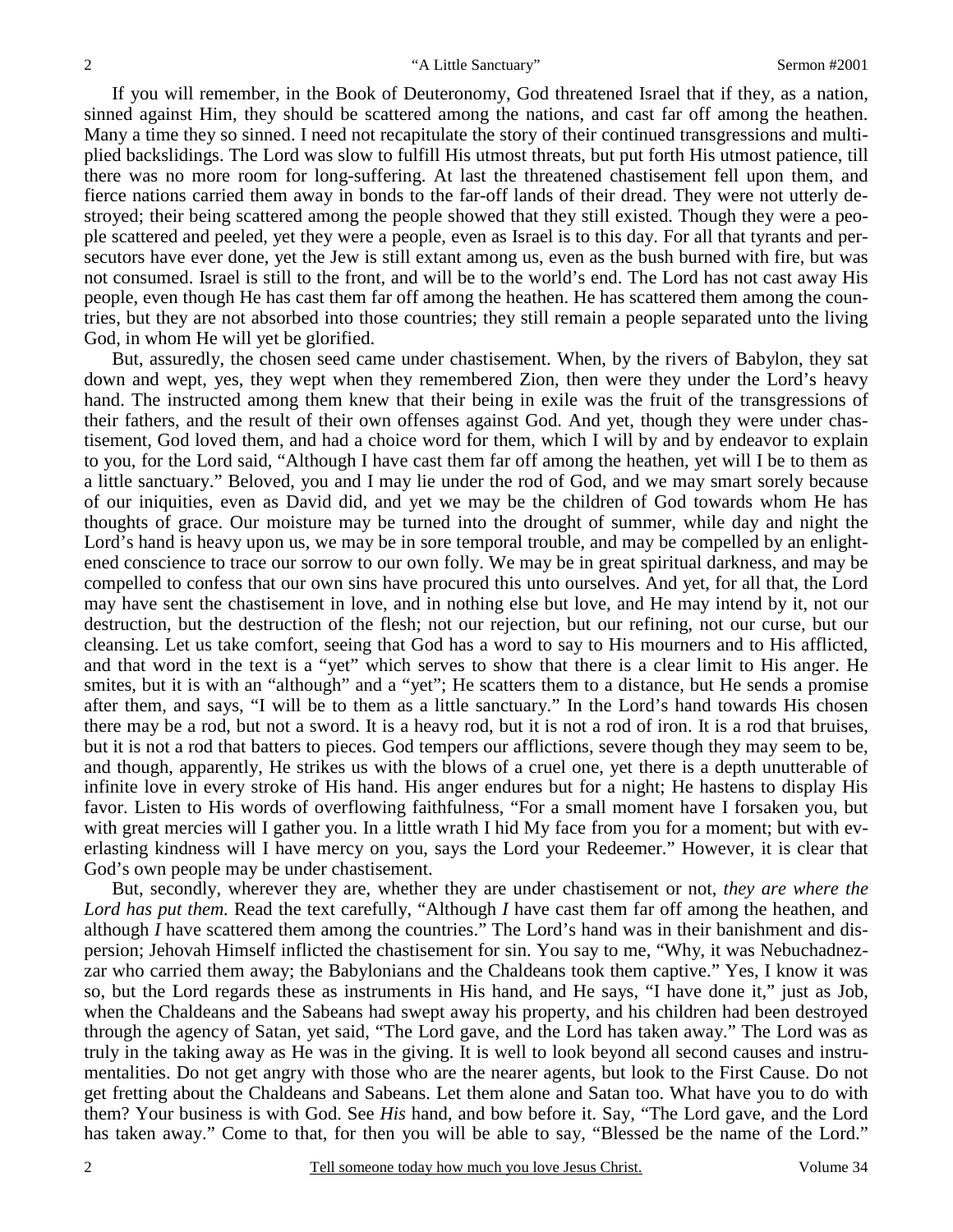#### Sermon #2001 "A Little Sanctuary"

Though your trials be peculiar, and your way be hedged up, yet the hand of the Lord is still in everything, and it behooves you to recognize it for your strengthening and consolation.

Note, next, that *the people of God may dwell in places of great discomfort*. The Jews were not in those days like the English, who colonize and find a home in the Far West, or even dwell at ease beneath sultry skies. An ancient Hebrew out of his own country was a fish out of water; out of his proper element. He was not like the Tyrian, whose ship went to Tarshish, and passed the Gates of Hercules, seeking the *Ultima Thule*. The Jew tarried at home. "I dwell among my own people," said a noble woman of that nation, and she did but speak the mind of a home-loving people who settled each one upon his own patch of ground, and sat down under his vine and fig tree, none making him afraid. Their Lord had driven them into a distant land, to rivers whose waters were bitter to their lips, even to the Tigris and the Euphrates. They were in a foreign country, where everything was different from their ways—where all the customs of the people were strange and singular. They would be a marked and despised people, nobody would fraternize with them, but all would pass them by in scorn. The Jews excited much prejudice, for, as their great adversary, the wicked Haman, said, "their laws were diverse from all people," and their customs had a peculiarity about them which kept them a distinct race. It must have been a great discomfort to God's people to dwell among idolaters, and to be forced to witness obscene rites and revolting practices. God's own favored ones in these days may be living where they are as much out of place as lambs among wolves, or doves among hawks. Do not imagine that God makes a nest of down for all His eaglets. Why, they would never take to flying if He did not put thorns under them, and stir up their nest that they may take to their wings, and learn the heavenward flight to which they are predestinated! Perfect comfort on earth is no more to be expected than constant calm on the sea. Sleep in the midst of a battle, and ease when on the march, would be more in place than absolute rest in this present state. God means not His children to take up their inheritance on this side of the Jordan. "This is not your rest; because it is polluted." And so, He often puts us where we are very uncomfortable. Is there any Christian man who can say that he would, if he might, take up his lot forever in this life? No, no. There is an irksomeness about our condition, disguise it as we may. In one way or another we are made to remember that we are in banishment. We have not yet come unto our rest. That rest "remains for the people of God," but as yet we have not come into the land which the Lord our God has given to us to be our place of rest. Some of God's servants feel this in a very peculiar manner, for their soul is among lions, and they dwell among those whose tongues are set on fire of hell. Abel was hated by Cain, Isaac was mocked by Ishmael, Joseph was among envious brethren, Moses was at first rejected by Israel, David was pursued by Saul, Elijah was hunted by Jezebel, Mordecai was hated by Haman, and yet these men were wisely placed, and the Lord was eminently with them. I mention this in order that tried believers may still know that, however uncomfortable their position, it is nevertheless true that God has put them there for some good end.

*The beloved of God may yet be in a place of great barrenness as to all spiritual good.* "I have cast them far off among the heathen"—far off from My temple—far off from the place of My worship—far off from the shrine of My glory. "I have scattered them among the countries," where they will learn no good—where, on the contrary, they will see every abominable thing, and often feel like Lot, who was vexed with the filthy conversation of the people among whom he dwelt. We are not kept apart from the wicked by high walls, or guards of heavenly soldiery. Even our Lord did not pray that we should be taken out of the world. Grace builds neither monasteries nor nunneries. "Woe is me," is frequently the cry of God's chosen," that I sojourn in Meshech; that I dwell in the tents of Kedar!" David knew what it was to be cut off from the assemblies of the Lord's house, and to be in the cave or in the wilderness. It may be so with you, and yet you may be a child of God. You may not be out of your place, for the dear path to His abode may go straight through this barren land. You may have to pass for many a day through this great and terrible wilderness, this land of fiery serpents, and of great drought, on your way to the land that flows with milk and honey. To make heaven the sweeter we may find our exile made bitter. Our education for eternity may necessitate spiritual tribulation, and bereavement from visible comforts. To be weaned from all reliance on outward means may be for our good, that we may be driven in upon the Lord, and made to know that He is all in all. Doubtless the jeers of Babylon endeared the quiet of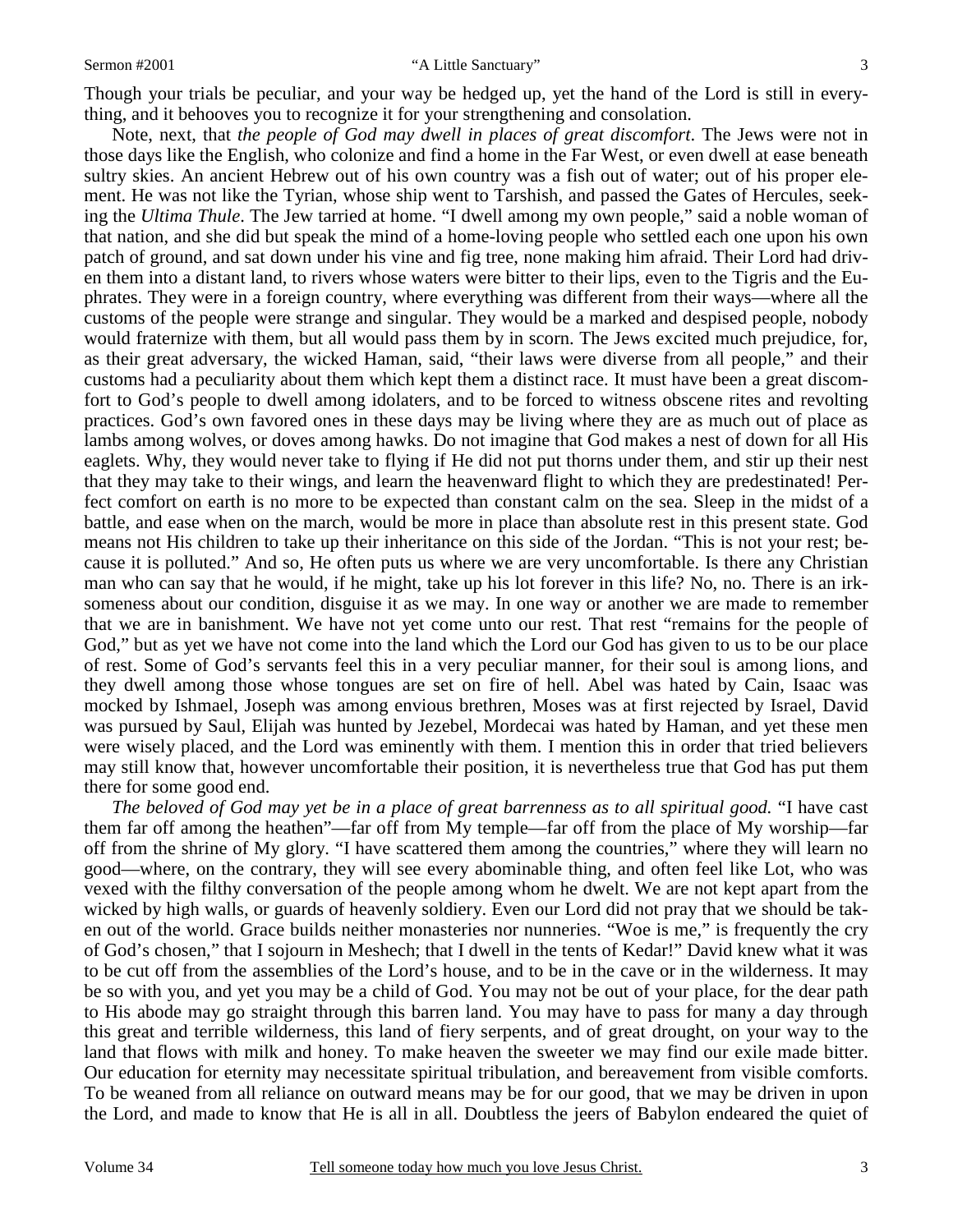Zion to the banished; they loved the courts of the Lord's house all the more for having sighed in the halls of the proud monarch.

Worse still, *the Lord's chosen may be under oppression through surrounding ungodliness and sin*. The captive Israelites found Babylonia and Chaldea to be a land of grievous oppression. They ridiculed them, and bade them sing them one of the songs of Zion. They required of them mirth when their hearts were heavy. On the festivals of their false gods they demanded that the worshippers of the Eternal One should help in their choirs, and tune their harps to heathenish minstrelsy. Even Daniel, in his high position under the Persian monarch, found that he was not without adversaries, who rested not till they had cast him into a den of lions. Those who were far away whether in Babylonia or in Persia, found themselves the constant subjects of assault from the triumphant foe. They were crushed down, until they cried by reason of their oppression. It was not the first time that the people of God had been in the iron furnace. Did they not come forth from the house of bondage at the first, even from Egypt? Neither was Babylon the last place of trial for saints, for until the end of time the seed of the serpent will war with the seed of the woman. Is it not still true of us, as well as of our Savior, "Out of Egypt have I called My Son"? Expect still to meet with opposition and oppression while you are passing to the land where the seed shall possess the heritage. Those of us who bear public testimony may have to bear the brunt of the battle, and suffer much from angry tongues. Nevertheless, to us it shall be an evident token of the Lord's favor, inasmuch as He counts us worthy to suffer for His name's sake.

But enough of that. I am making a very long story about the grievous routes through which we wend our way to the Celestial City. We climb on hands and knees up the Hill Difficulty; we tremblingly descend the steep of Humiliation. We feel our way through the tremendous pass of the Shadow of Death, and hasten through Vanity Fair, and walk warily across the Enchanted Ground. Not much of the way could one fall in love with. Perhaps the only part of it is that Valley of Humiliation, where the shepherd boy sat down and sang his ditty among the wild flowers and the lambs. One might wish to be always there, but fierce adversaries invade even those tranquil meadows, for nearby where the shepherd sang his happy pastoral song, Christian met Apollyon, and had to struggle hard for his life. Do you not remember the spot where—

## *"The man so bravely played the man, He made the fiend to fly"?*

You see where God's people may be, and yet may be none the less, but all the more, under the divine protection. Are you in difficult places? Be not dismayed, for this way runs the road to glory. Sigh not for the dove's wing to hurry to your rest, but take the appointed path; the footsteps of your Lord are there.

**II.** So, now, I hasten at once into the sweet part of the subject, which consists of this; WHAT GOD WILL BE TO HIS PEOPLE WHEN THEY GET INTO THESE CIRCUMSTANCES. "Yet will I be to them as a little sanctuary in the countries where they shall come."

Brethren, the great sanctuary stood on Mount Zion, "beautiful for situation, the joy of the whole earth." That glorious place which Solomon had built was the shrine to which the Hebrew turned his eye; he prayed with his window open toward Jerusalem. Alas! When the tribes were carried away captive, they could not carry the holy and beautiful house with them, neither could they set up its like within the brazen gates of the haughty city. "Now," says the Lord God in infinite condescension, "I will be a traveling temple to them. I will be as a little sanctuary to each one of them. They shall carry My temple about with them. Wherever they are, I will be, as it were, a holy place to them." In using the word "little," the gracious God would seem to say, "I will condescend to them, and I will be as they are. I will bow down to their littleness, and I will be to each little one of them a little sanctuary." Even the temple which Solomon built was not a fit habitation for the infinite Jehovah, and so the Lord will stoop a little further, and be unto His people, not as the sanctuary "exceedingly magnificent," but as a little temple suitable for the most humble individual, rather than as a great temple in which vast multitudes could gather. "I will be to them as a little sanctuary" is a greatly condescending promise, implying an infinite stoop of love. There is a good deal more in my text than I shall be able to bring out, and I may seem, in making the attempt, to give you the same thought twice over. Please bear with me. Let me begin at the beginning.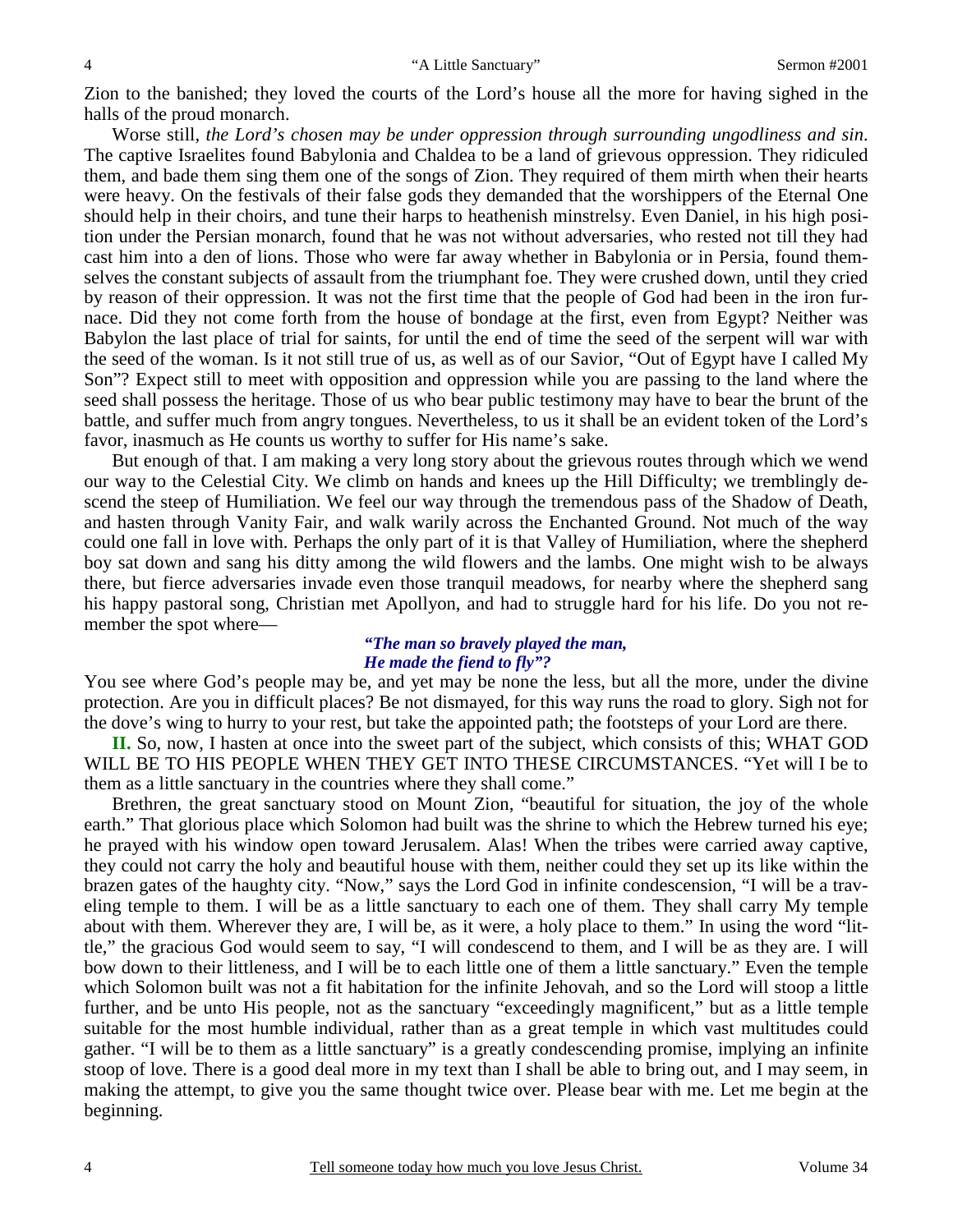#### Sermon #2001 "A Little Sanctuary"

A sanctuary was *a place of refuge*. You know how Joab fled to the horns of the altar to escape from Solomon's armed men; he ran to the temple hoping to find sanctuary there. In past ages, churches and abbeys and altars have been used as places of sanctuary to which men have fled when in danger of their lives. Take that sense, and couple it with the cities of refuge which were set up throughout all Israel, to which the man who killed another by misadventure might flee to hide himself from the manslayer. Now, beloved fellow believer, wherever you are, wherever you dwell, God will be to you a constant place of refuge. You shall flee from sin to God in Christ Jesus. You shall flee from an accusing conscience to His pardoning love. You shall flee from daily cares to Him who cares for you. You shall flee from the accusations of Satan to the advocacy of Jesus. You shall flee even from yourselves to your Lord, and He will be to you in all senses a place of refuge. This is the happy harbor of all saints in all weathers. Here come all weather-beaten boats, and cast anchor in placid waters—

> *"God is our refuge, tried and proved, Amid a stormy world: We will not fear though earth be moved, And hills in ocean hurled."*

O my hearer, make the Lord, which is my refuge, even the Most High, your habitation, and then shall you know the truth of this text, "God is our refuge and strength, a very present help in trouble." Wherever you are cast, God will be to you a suitable refuge, a little haven for your little boat; not little in the sense that He cannot well protect you; not little in the sense that His word is a small truth, or a small comfort, or a small protection, but little in this respect—that it shall be near you, accessible to you, adapted to you. It is as though the refuge were portable in all our wanderings, a protection to be carried and kept in hand in all weathers. You shall carry it about with you wherever you are, this "little sanctuary." Your God, and your thoughts of your God, and your faith in your God, shall be to you a daily, perpetual, available, present refuge. Oh, it is a delightful thought to my mind, that from every danger and every storm, God will be to us an immediate refuge, which we carry about with us, so that we abide under the shadow of the Almighty!

Next, a sanctuary signifies also *a place of worship*. It is a place where the divine presence is peculiarly manifested—a holy place. It usually means a place where God dwells, a place where God has promised to meet with His people, a place of acceptance where prayers, and praises, and offerings come up with acceptance on His altar. Now, notice, God says to His people, when they are far away from the temple and Jerusalem, "I will be to them as a little sanctuary." Not, "I have loved the people, and I will build them a synagogue, or I will lead others to build for them a meeting place, but I Myself will be to them as a little sanctuary." The Lord Jesus Christ Himself is the true place of worship for saved souls. "There is no chapel in the place where I live," says one. I am sorry to hear it, but chapels are not absolutely essential to worship, surely. Another cries, "There is no place of public worship of any sort where the gospel is fully and faithfully preached." This is a great want, certainly, but still, do not say, "I am far away from a place of worship." That is a mistake. No godly man is far away from a holy place. What is a place of worship? I hope that our bed-chambers are constantly places of worship. Place of worship? Why, it is one's garden where he walks and meditates. A place of worship? It is the field, the barn, the street, when one has the heart to pray. God will meet us by a well, a stone, a bush, a brook, a tree. He has great range of trysting places when men's hearts are right—

#### *"Wherever we seek Him He is found, And every place is hallowed ground."*

When a man lives near to God, and abides in Him, he should shake off the folly of superstition, and talk no more of holy places. God Himself, His own presence makes a place of worship. Do you not catch the fullness of the thought? Yonder is Jacob. He lies down to sleep in a desert place with a stone for his pillow. No bishop had ever been upon the spot to consecrate it, no service had been held in the place by way of dedication, and yet when he awoke in the morning, he said, "How dreadful is this place! This is none other but the house of God, and this is the gate of heaven." God had been to His servant a little sanctuary in that instance, as He has been oftentimes since. Whenever you go to sea, God in your cabin shall be to you a little sanctuary. When you travel by railway, the carriage shall, through the Lord's presence, be a little sanctuary. God's presence, seen in a bit of moss, made in the desert for Mungo Park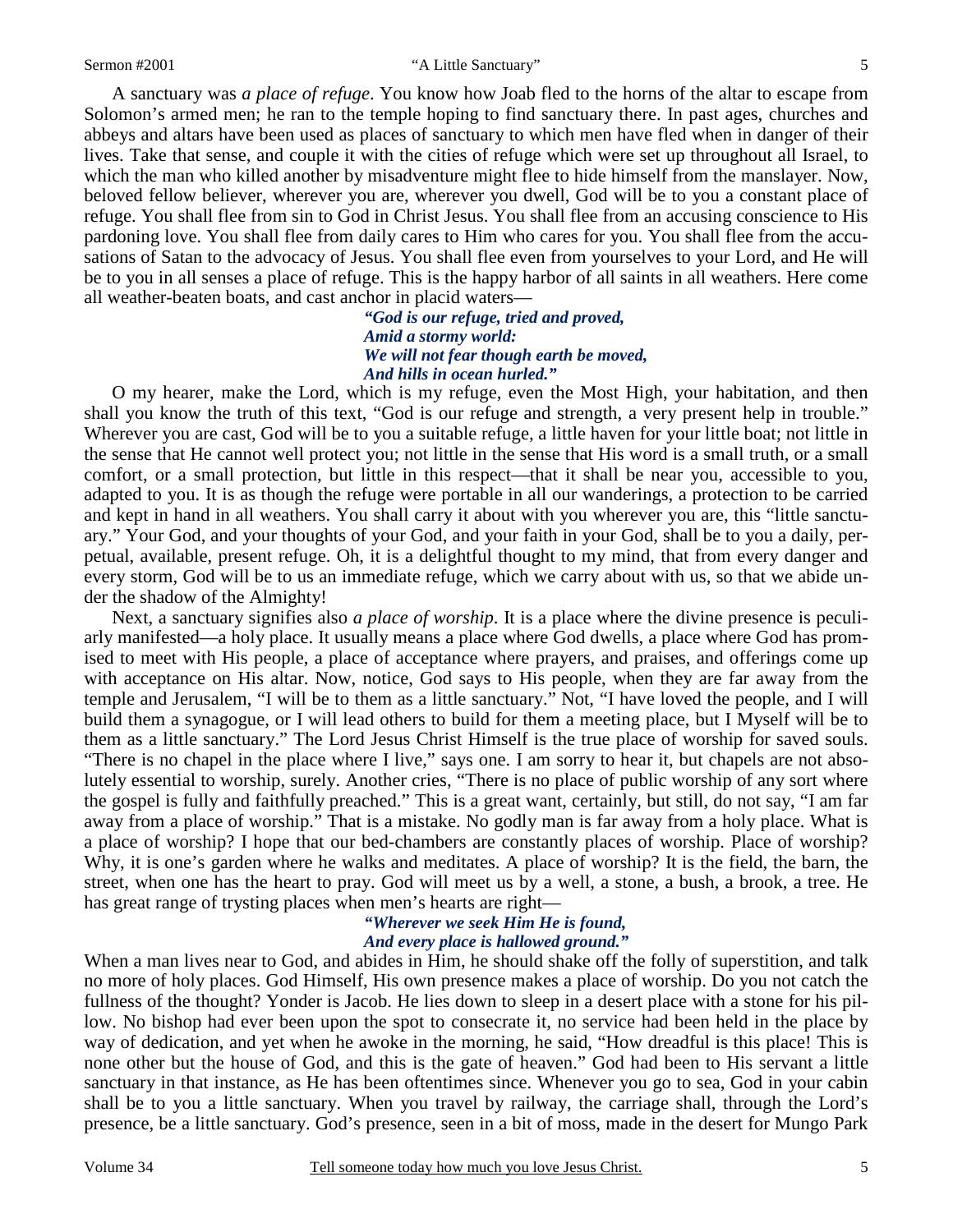a little sanctuary. How often have the streets of London been to some of us as the golden pavements of the New Jerusalem, for God has been there! The Lord Himself is the temple of saints in heaven, and He is their temple on earth. When God draws near to us, we worship and rejoice. Whenever we are abroad, and cannot come to the visible sanctuary where multitudes worship, let us ask the Lord to be to us as "a little sanctuary." Have not your hearts cried out as you have thought of this house when you have been far away—"Zion, Zion, the place of our solemn assemblies, when shall we return to you? O sacred spot, where we have worshipped God and God has met with us, and made the place of His feet glorious, when shall we again behold you?" I shall not contend with the feeling, but I would supplant it with this higher thought; the Lord Himself is our dwelling place, and our holy temple. Has he not said, "I will be to them as a little sanctuary"?

Now, go a little farther. Our God is to us *a place of stillness*. What was *the* sanctuary of old? The sanctuary was the most holy place, the third court, the innermost of all within the veil. It was the stillest place that ever was on earth; a closet of absolute silence. You must not think of the tabernacle in the wilderness as being a huge building. It was a small affair, and the innermost room of all was of narrow dimensions. The Holy of Holies was great for holiness, but not for space. There was this peculiarity about it, that it was the shrine of unbroken quiet. Was ever a voice heard in it? Once in the year the high priest went in, and filled it full of the smoke of incense as he waved his censer in the mystic presence, but otherwise it was a chamber in which there was no footfall of living thing, or voice of mortal man. Here was the home of absolute quiet and silence. The stillness within the Holy of Holies of the temple must have reached the intensity of awe. What repose one might enjoy who could dwell in the secret place of the Most High! How one sighs for stillness! We cannot get it to the full anywhere in this country; even to the loneliest hilltop the scream of the railway engine rises to the ear. Utter and entire stillness, one of the richest joys on this side of heaven, one cannot readily obtain. Those who live in the wear and tear of this city life—and it is an awful wear and tear—might well pay down untold gold to be still for a while. What would we not give for quiet, absolute quiet, when everything should be still, and the whirring wheels of care should cease to revolve for at least a little while?

I sometimes propose to myself to wait upon God and be still. Alas! There is the bell! Who is this? Somebody that will chatter for a quarter of an hour about nothing! Well, that intruder has gone; let us pray. We are on our knees. What is this? A telegram! One is half frightened at the very sight of it; it is opened, and it calls you away to matters which are the reverse of quieting. Where is stillness to be had? The only prescription I can give is this promise, "I will be to them as a little sanctuary." If you can get with God, you will then escape from men, even though you have to live among them. If you can baptize your spirit into the great deeps of Godhead, if you can take a plunge into the fathomless love of the covenant, if you can rise to commune with God, and speak with Him as a man speaks with his friend, then will He be unto you as a little sanctuary, and you shall enjoy that solemn silence of the soul which has music in it like the eternal harmonies. The presence of the Lord will be as a calm hand for that fevered brow, and a pillow for that burdened head. Use your God in this way, for so He presents Himself to you.

The sanctuary was *a place of mercy*. When the high priest entered within the veil, he passed into the throne room of mercy. The blood had been sprinkled there, and man might draw near to the God of mercy. A light was shining—a light of love and mercy, between the wings of the cherubim. Those angelic forms were ministers of mercy, attendants upon the Lord of grace. Before the high priest stood the mercy seat; that was the name of the cover of the sacred Ark of the Covenant. On that mercy seat there was the Shekinah, which symbolized the presence of a merciful God. Of that mercy seat the Lord had said, "There will I meet with you." The holy place was a house of mercy. God was not there in power to destroy, nor in subtle wisdom to discover folly, He was there in mercy, waiting to forgive. Now, dear friends, God says, "I will be to them as a little sanctuary," that is to say, an accessible throne of mercy, an accessible palace of mercy. When men have no mercy on you, go to God. When you have no mercy on yourself—and sometimes you have not—run away to God. Draw near to Him, and He will be to you as a little sanctuary.

The sanctuary was the house of mercy, and hence, *a place of condescension*—"a little sanctuary." Brethren, to suit our needs the blessings of grace must be given in little forms. What are we great in at all except in sin? We hear of "great men." O friends, a great man! Does not the term make you laugh?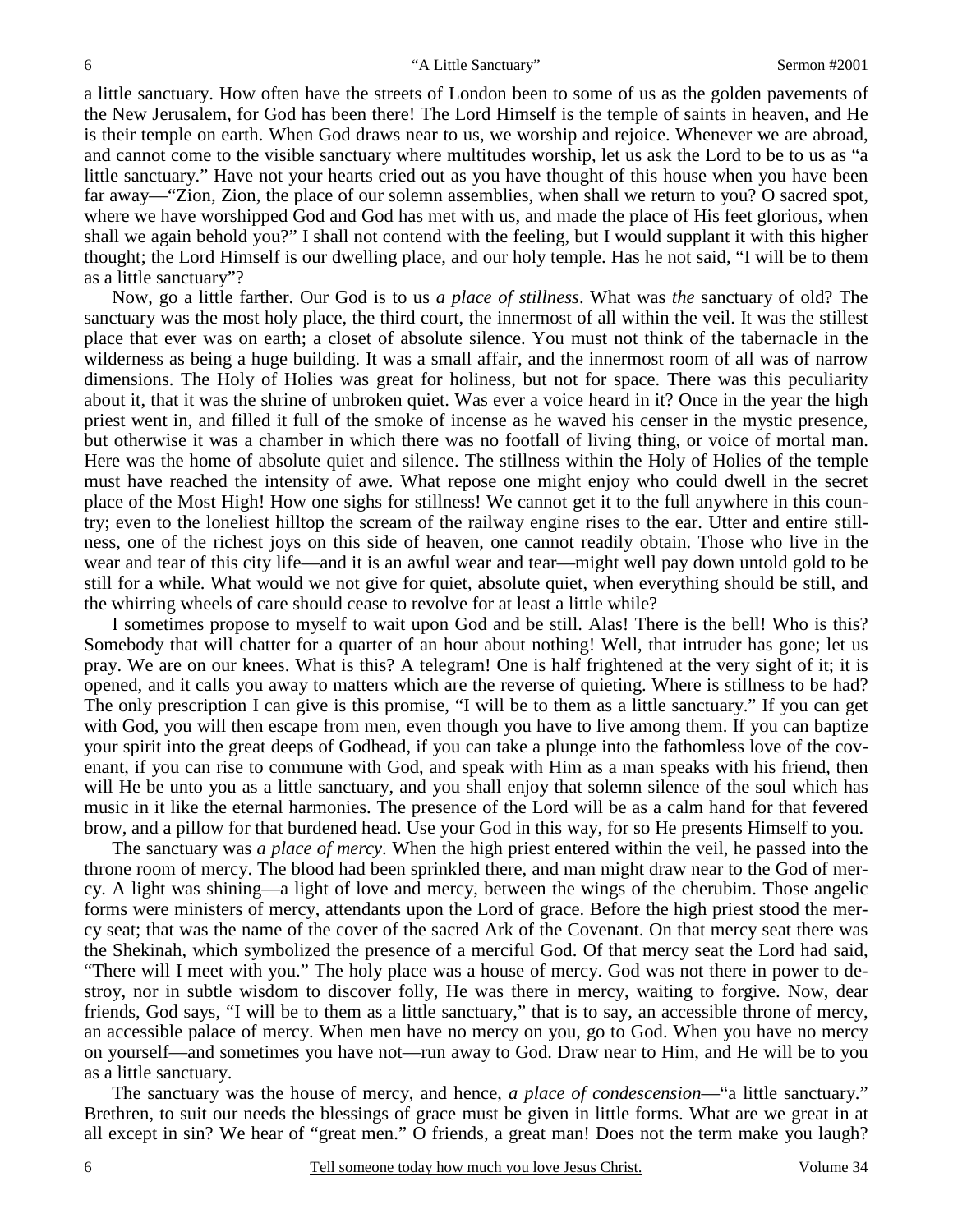#### Sermon #2001 "A Little Sanctuary"

Did you ever hear of a great ant, or a great emmet, or a great nothing? And that is all that the greatest of us can ever be. Our degrees and ranks are only shades of littleness; that is all. When the Lord communes with the greatest of men, He must become little to speak with him.

I cannot convey to you quite what I see to be the meaning of this little sanctuary, laying the stress upon the adjective "little." If you are talking of anything that is very dear, the tendency is always to call it "little." The affectionate terms of language are frequently diminutives. One never says, "My dear great wife," but we are apt to say, "My dear little wife." We speak thus of things which are not "little" really, but we use the word as a term of affection. To speak very simply, there is coziness about a little thing which we miss in that which is on a large scale. We say, "Well, I did so enjoy that little prayer meeting, but when it grew so much in numbers I seemed lost in it." It is to me so marvelous that I hardly dare to say what I mean, but when the Lord brings Himself down to our capacity He is greatly dear to us, and He would have us feel at home with Him, comfortable with Him. When He becomes to us "as a little sanctuary," and we are able to compass His mercy to ourselves, and perceive its adaptation to our little trials and little difficulties, then we feel ourselves at home with Him, and He is most dear to us. O blessed God, You are so great, that You must, as it were, belittle Yourself to manifest Yourself to me; how I love and adore You that You will deign to do this! Glory be to Your great name, though the heaven of heavens cannot contain You, yet You dwell in the temple of my poor heart!

Dear brethren; the sanctuary was only a little place. But then, if it had been ever so great—if it had been as spacious as this whole island, and had been shut in to be the house of God—would it have been a house fitted to contain the infinite God? If you take the arch of heaven as a roof, and floor it with the sea, or if you soar into still more boundless space, is that a house fit for Him who fills all immensity? When Jehovah makes Himself little enough to be in the least comprehended by us, the descent is immeasurable. It is nothing more to Him to come down to count the hairs of our head than to bow in the infinity of His mercy to take an interest in our littlenesses.

Go a stage further. That sanctuary, of which we read in the Old Testament, was not only a place of great stillness, great mercy, and great condescension but it was *a place of great holiness*. "Holiness becomes Your house." This applied to the whole temple, but the inner shrine was called "sanctum sanctorum"—the Holy of Holies, for so the Hebrews make a superlative. It was the holiest place that could be. The world is an unholy place, and at times it is most grievously so. You mix up with people who defile you; how can you help it? Your daily business calls you to see and hear many things which are defiling. When these things are more than ordinarily glaring, you say to yourself, "Oh, for a lodge in some vast wilderness that I might get away from the very sight of men!" I was with a mountain climbing friend some time ago, and being thirsty, I drank some water from a fountain by the roadside. When I held the cup to my companion, he refused it, saying, "I don't drink that." I said, "Why don't you drink it?" He answered, "I wait till I have climbed up into the mountains, where mortal men never pollute the streams, and then I drink. I like drinking of fountains at which none but birds sip; where the stream pours forth from God's hand pure as crystal." Alas! I cannot climb with my Alpine friend as to material things, but what a blessed thing it is to get right away from man, and drink of the river of God which is full of water, and know the joys of His own right hand, which are forevermore! What bliss to enter into the Holy of Holies! Now, you cannot do that by getting into a cell, or by shutting yourselves up in your room, but you can enter the most holy place by communion with God. Here is the promise; the text means this—"I will be to them as a little sanctuary—a little Holy of Holies. I will put them into Myself as into the most holy place, and there will I hide them. In the secret of My tabernacle will I hide them. I will set them up upon a rock." Away from the unholiness of your own hearts, and the unholiness of those about you, get to your God, and hide yourselves in Him.

Again, we may regard the sanctuary as *a place of cleansing*. That may be gathered from the other rendering of my text. "I will be unto them a little sanctification." God is the sanctification of His people; He cleanses them from daily defilements, and is Himself their righteousness. Those that come to God shall find in Him sanctification for the daily acts of life, cleansing from ordinary as well as extraordinary transgression. We want not only the great blood-washing, but also the lesser washing of the feet with water, and the Lord Himself will give us this blessing. Did not Jesus take a towel, and gird Himself for this very purpose?